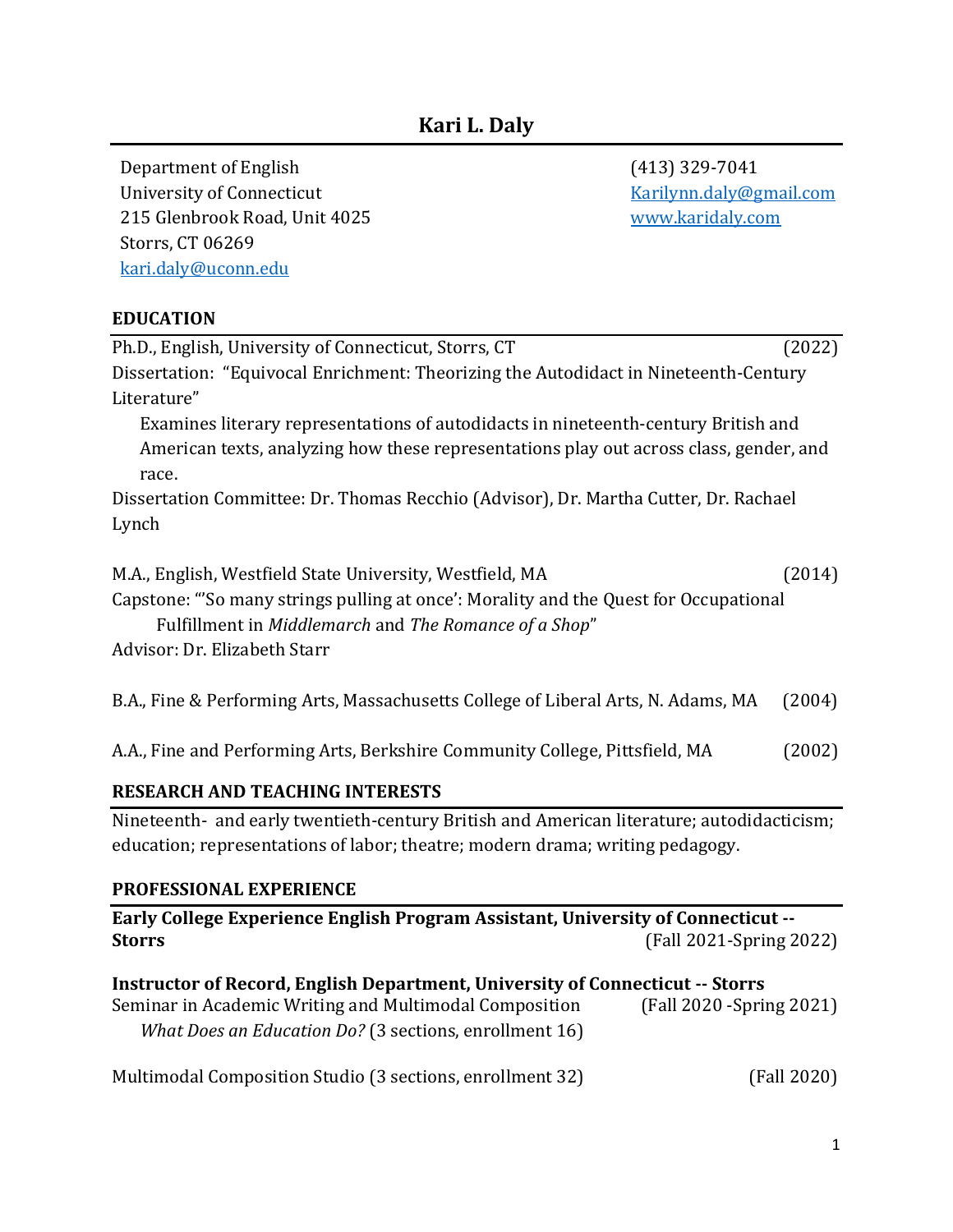| American Literature to 1880 (W) (1 section, enrollment 19)              | (Fall 2019)             |  |
|-------------------------------------------------------------------------|-------------------------|--|
| Introduction to Drama (1 section, enrollment 19)                        | (Fall 2019)             |  |
| Seminar in Academic Writing                                             | (Fall 2016-Spring 2020) |  |
| Exploring the Rhetoric of Community (2 sections, enrollment 24)         |                         |  |
| Staging the American Dream (1 section, enrollment 24)                   |                         |  |
| The Search for Meaningful Work (3 sections, enrollment 22)              |                         |  |
| <i>Negotiating Identity Through Language</i> (1 section, enrollment 22) |                         |  |

# **Advanced Placement Exam Reader, Educational Testing Services, Tampa, FL**

English Language and Composition (June 2018, 2019, 2020, 2021)

## **AWARDS & HONORS**

Teaching Excellence Commendation, University of Connecticut -- Storrs (2020). Doctoral Dissertation Fellowship, University of Connecticut -- Storrs (2019). Predoctoral Fellowship Award, University of Connecticut -- Storrs (2019).

## **SELECTED PRESENTATIONS & COLLOQUIA**

"The Studio Experience," University of Connecticut Early College Experience Spring Conference (virtual), University of Connecticut, March 31, March 2022. "Designing A Course Inquiry," University of Connecticut Early College Experience Spring Conference (virtual), University of Connecticut, March 31, 2022. "Paralyzed by Empathy? Another View of Ebenezer Scrooge," Northeast Modern Language Association Conference, Johns Hopkins University, March 10-13, 2022.

"Jane Eyre and the Circle of Feminine Pedagogy," British Women Writers Conference, Auburn University, April 25-27, 2019.

Keynote Speaker, Berkshire Community College Second Annual Undergraduate Scholars Conference, Berkshire Community College, December 15, 2017.

#### **PROFESSIONAL SERVICE**

Course-Building Team for Professional Writing, University of Connecticut -- Member (May-June 2022) English Graduate Student Association (EGSA), University of Connecticut -- Treasurer (2020-2022)

# **PROFESSIONAL DEVELOPMENT**

*Graduate Certificate in College Instruction*  University of Connecticut -- Storrs (2021) *Preparing for Online Writing Instruction* University of Connecticut -- Storrs (2020)